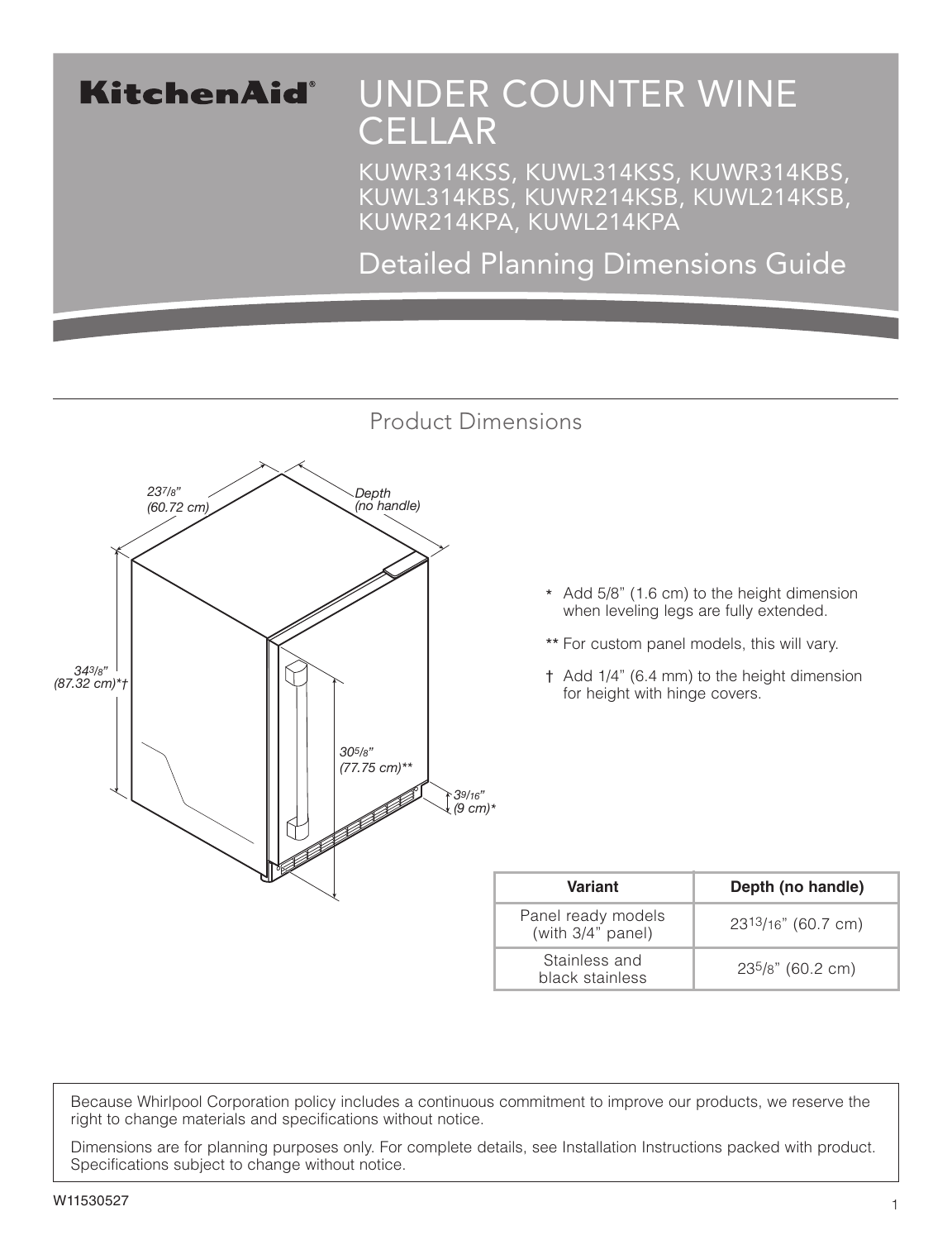| <b>Dimension</b> | <b>Description</b>                                          | <b>Stainless and black</b><br>Panel ready models<br>(with $3/4$ <sup>"</sup> panel)<br>stainless models |                          |  |
|------------------|-------------------------------------------------------------|---------------------------------------------------------------------------------------------------------|--------------------------|--|
| Α                | Width of door                                               | 233/4" (60.3 cm)                                                                                        | 233/4" (60.3 cm)         |  |
| B                | Width of the grille                                         | 2313/16" (60.5 cm)                                                                                      | 2313/16" (60.5 cm)       |  |
| $\mathsf{C}$     | Height to top of handle                                     | $***$                                                                                                   | $31^{1}/8$ " (78.85 cm)  |  |
| $\mathsf{D}$     | Width from side of wine cellar to<br>handle - door open 90° | $***$                                                                                                   | $2^{1/3}$ " (5.95 cm)    |  |
| Е                | Depth without door                                          | 2111/16" (55.1 cm)                                                                                      | $21^{11/16}$ " (55.1 cm) |  |
| $\mathsf{F}$     | Depth with door                                             | 2313/16" (60.7 cm)                                                                                      | 235/8" (60.2 cm)         |  |
| G                | Depth with handle                                           | 267/16" (67.15 cm)<br>$***$                                                                             |                          |  |
| H                | Depth with door open 90°                                    | 4715/16" (121.8 cm)<br>47 <sup>15</sup> /16" (121.8 cm)                                                 |                          |  |

\*\*For custom panel models, this will vary.





Because Whirlpool Corporation policy includes a continuous commitment to improve our products, we reserve the right to change materials and specifications without notice.

Dimensions are for planning purposes only. For complete details, see Installation Instructions packed with product. Specifications subject to change without notice.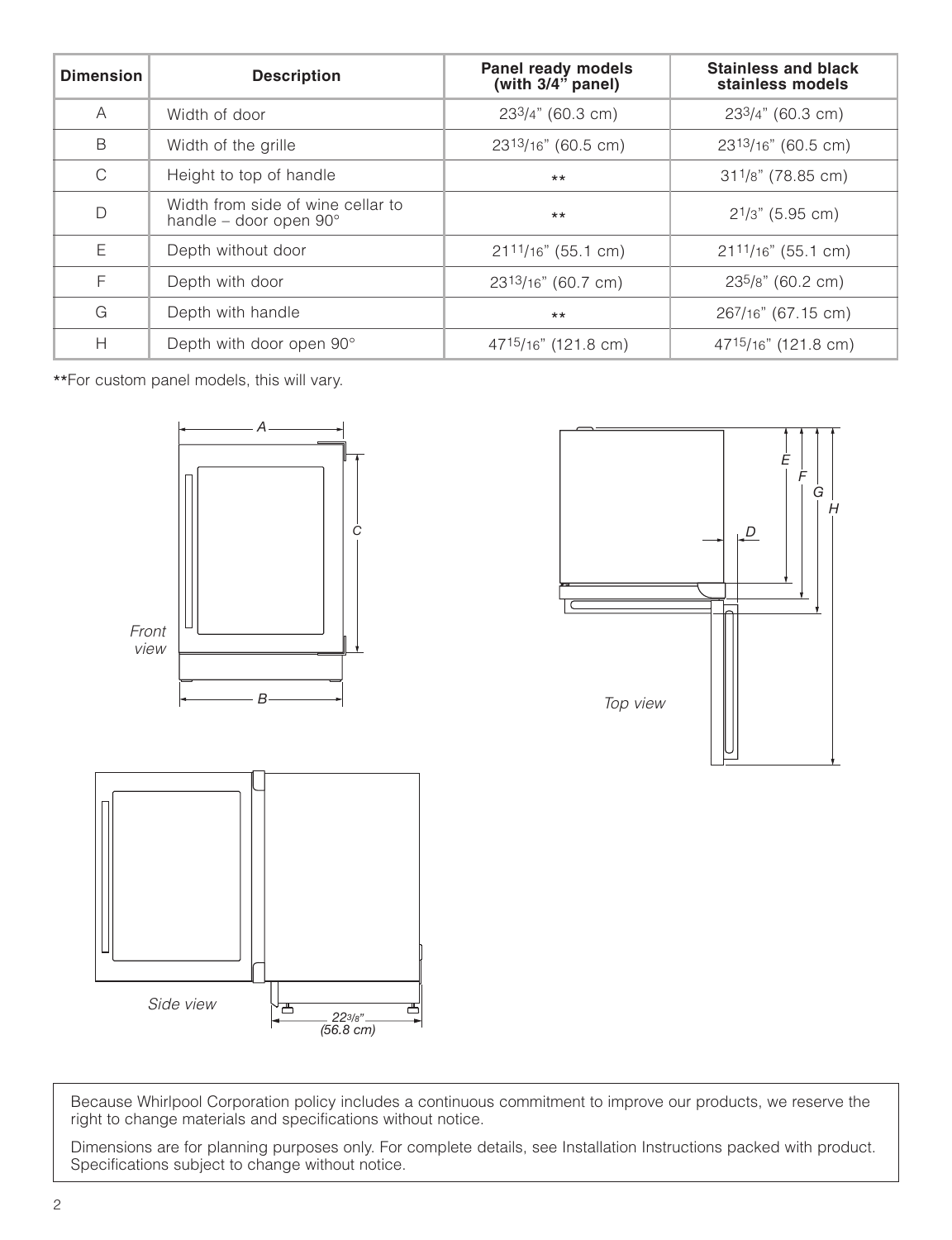

**NOTE:** Make sure there is 3" (7.6 cm) space between wine cellar and adjacent appliance/wall for door swing.

### Electrical Supply Location

- Lighter grey area indicates recommended necessed power outlet (located behind the wine cellar).
- Power cord length is 60" (152.4 cm).



| <b>Dimensions</b> |                            |  |                                 |  |  |
|-------------------|----------------------------|--|---------------------------------|--|--|
|                   | $A \mid 3" (7.55 cm)$      |  | 12 <sup>1</sup> /16" (30.64 cm) |  |  |
| B.                | $4^{1}/2$ " (11.37 cm)     |  | $E$ 213/4" (55.16 cm)           |  |  |
|                   | C   $9^{1}/4$ " (23.47 cm) |  | $13/4$ " (4.44 cm)              |  |  |

### Electrical Requirements

### **NING** WZ



**Electrical Shock Hazard**

**Plug into a grounded 3 prong outlet.**

**Do not remove ground prong.**

**Do not use an adapter.**

**Do not use an extension cord.**

**Failure to follow these instructions can result in death, fire, or electrical shock.**

A 115 V, 60 Hz, AC only, 15 A or 20 A fused, grounded electrical supply is required. It is recommended that a separate circuit serving only your wine cellar be provided. Use an outlet that cannot be turned off by a switch. Do not use an extension cord.



For the wine cellar to be flush with the front of the base cabinets, remove any baseboards or moldings from the rear of the opening.

Flooring under product must be at the same level as the room. If the floor of the opening is not level with the kitchen floor, shim the opening to make it level with the kitchen floor.

Because Whirlpool Corporation policy includes a continuous commitment to improve our products, we reserve the right to change materials and specifications without notice.

Dimensions are for planning purposes only. For complete details, see Installation Instructions packed with product. Specifications subject to change without notice.